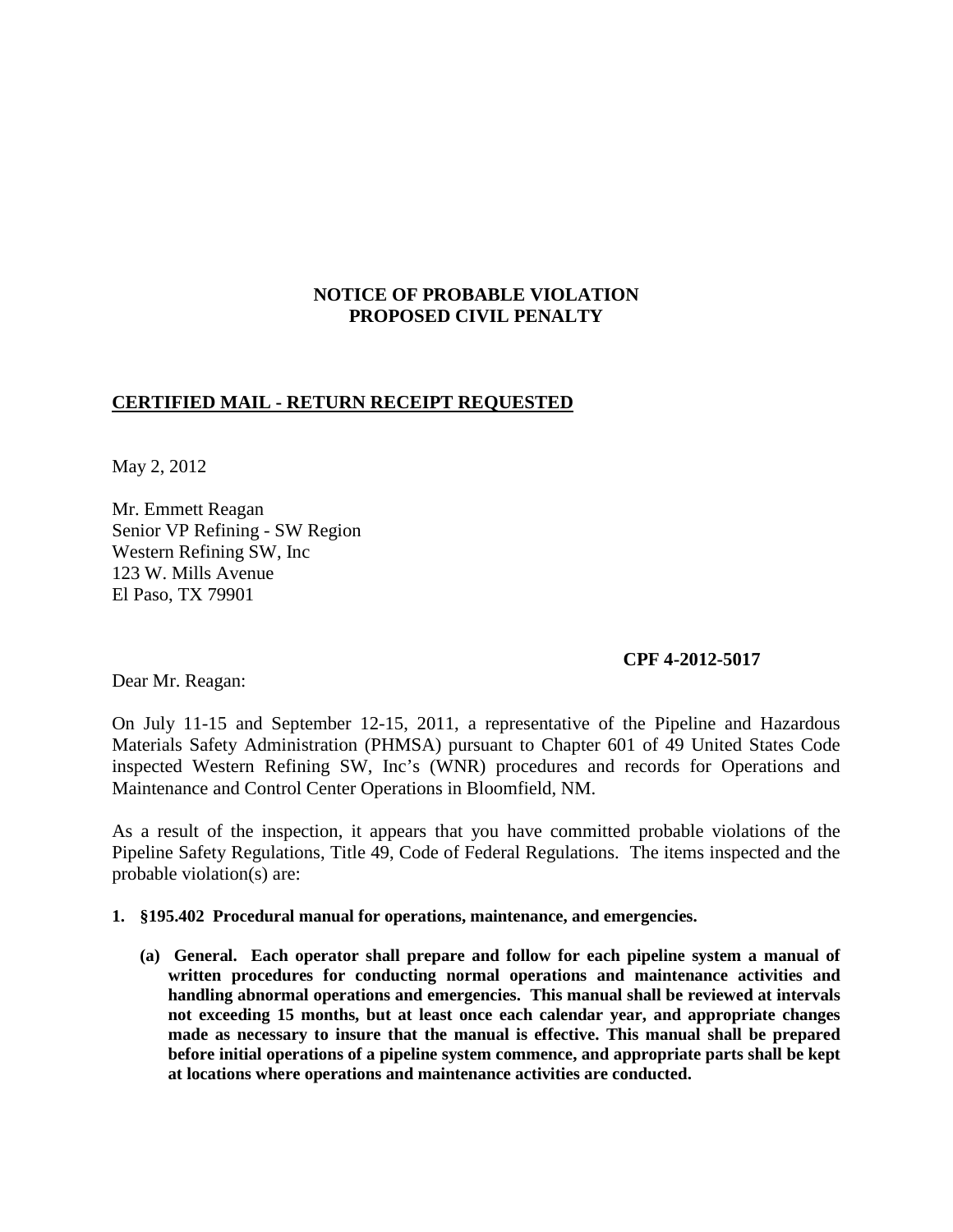§195.410 Line markers.

(c) Each operator shall provide line marking at locations where the line is above ground in areas that are accessible to the public.

WNR was not following their procedures to install markers at several aboveground facilities. WNR provided a copy of the WNR O&M Manual, 7.0 Subpart F - Operations and Maintenance Procedures section 7.9 Markers for Pipelines and Facilities, section 7.9.3 Aboveground Facilities, page 7 of 23, November 2010 and it states:

"Identify aboveground facilities (exposed pipelines, pipe spans, meter stations, valve sites, pump stations, well sites, breakout tank area etc.) with a sign that contains, at a minimum, the Company name and logo, and emergency telephone numbers. Must have Facility Name and/or Mile Post Number, Latitude, Longitude, Section Township and Range, 24-hour Emergency Contact Number. Place signs near the aboveground facilities where the public can readily see them. Such signs should be readily visible from the closest road if one is nearby. These signs will be white in color, 24" x 24" with standard size lettering in black with the emergency lettering in red."

During the field inspection, the inspector noted in his field book that several facilities were in need of signage: Block Valve 9A, Smith Lake Block Valve 3, and Standing Rock Thermoelectric Generator, signage was missing.

On October 6, 2011, WNR personnel provided digital photos showing that signage had been installed at the following locations: Block Valve 9A, and Smith Lake Block Valve 3. WNR provided a digital photo of Standing Rock Thermoelectric Generator on February 23, 2012. No issues remain.

### **2. §195.432 Inspection of in-service breakout tanks.**

- **(b) Each operator must inspect the physical integrity of in-service atmospheric and lowpressure steel aboveground breakout tanks according to API Standard 653 (incorporated by reference, see § 195.3). However, if structural conditions prevent access to the tank bottom, the bottom integrity may be assessed according to a plan included in the operations and maintenance manual under § 195.402(c)(3).**
- (d) The intervals of inspection specified by documents referenced in paragraphs (b) and (c) of this section begin on May 3, 1999, or on the operator's last recorded date of the inspection, whichever is earlier.

WNR failed to inspect the physical integrity of the in-service Breakout Tank #960 within the timeframe required. The tank was constructed in 1996 and as of the date of this inspection has not had an out-of-service internal inspection as required by Section 6 of API 653. Per 195.432(d), 'The intervals of inspection specified by documents referenced in paragraphs (b) and (c) of this section begin on May 3, 1999…' and API 653 section 6.4.2.2 states 'When corrosion rates are not known and similar service experience is not available to estimate the bottom plate minimum thickness at the next inspection, the internal inspection interval shall not exceed 10 years.' For tanks constructed prior to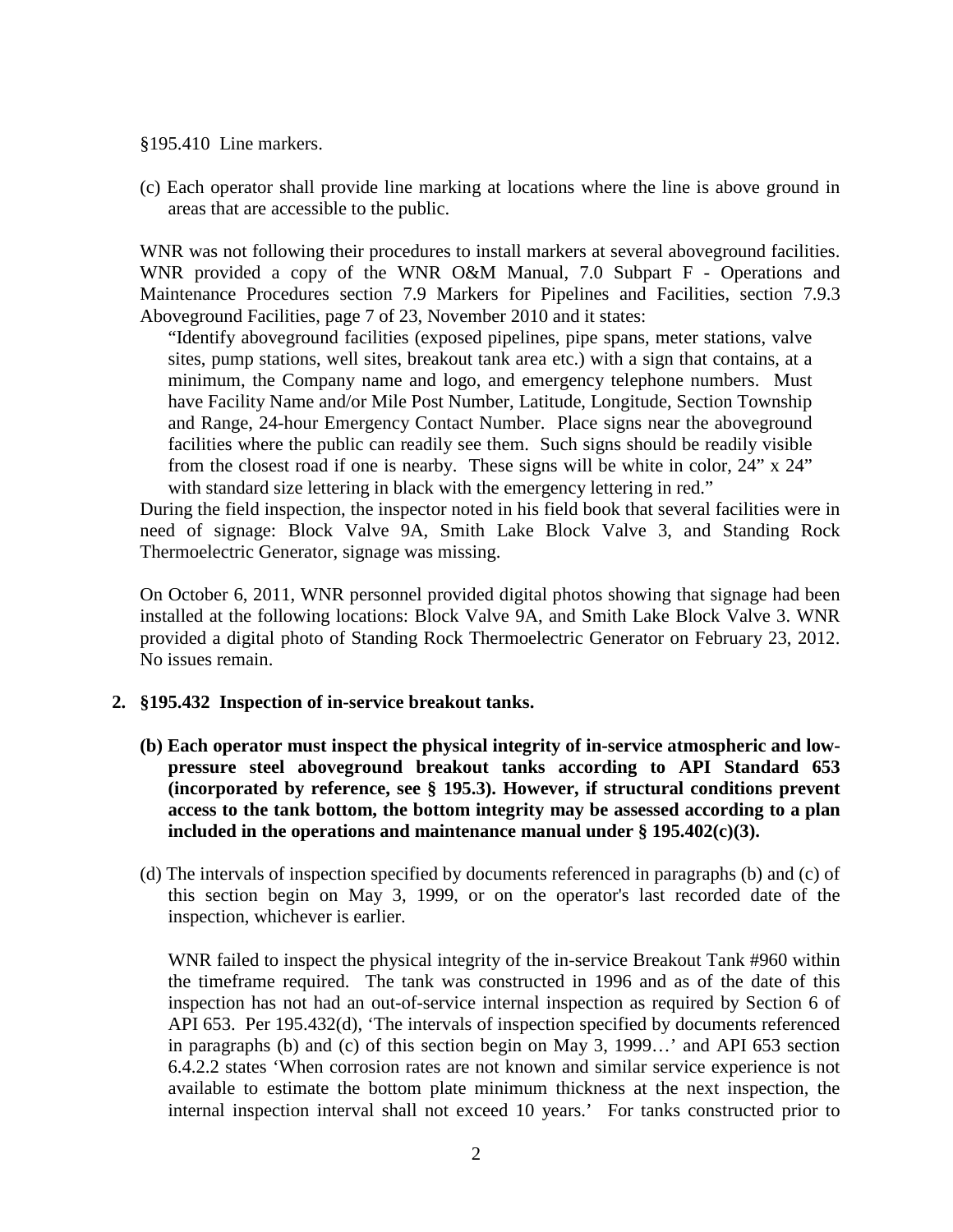May 3, 1999 where a previous internal inspection has not been performed, an internal inspection is required by May 3, 2009.

The operator provided copies of the Annual Above Ground Storage Tank Visual Inspection Reports for Tank ID #960 completed on 10/15/2009 and 11/5/2010. Both reports contain notes that state 'An internal inspection of Tank 960 has not been performed within the 10 year period required by Section 6 of API 653. Tanks in similar service have been inspected. Western Pipeline may elect to use the inspections from Tank 973 and 1510 internal inspections.' WNR provided a copy of the Breakout Tank Form 10 data sheet that verifies that Tank #960 is on a 10 year internal inspection interval. Appendix C of the WNR O&M Manual confirms that the operator will perform an internal inspection as required by Section 6 of API 653 with the interval beginning on May 3, 1999.

WNR informed the PHMSA inspector that an out-of-service internal inspection was scheduled for October 2011 on Tank #960.

On February 23, 2012, WNR provided a copy of the Out of Service (Internal) - Above Ground Storage Tank Visual Inspection Report dated 10/28/2011 and a copy of the Tank 960 Floor Scan and Ultrasonic Thickness Results - API 653 Minimum Thickness for Tank Bottom Plate calculations dated 11/14/2011.

# **3. §195.589 What corrosion control information do I have to maintain?**

- **(c) You must maintain a record of each analysis, check, demonstration, examination, inspection, investigation, review, survey, and test required by this subpart in sufficient detail to demonstrate the adequacy of corrosion control measures or that corrosion requiring control measures does not exist. You must retain these records for at least 5 years, except that records related to Secs. 195.569, 195.573(a) and (b), and 195.579(b)(3) and (c) must be retained for as long as the pipeline remains in service.**
- §195.583 What must I do to monitor atmospheric corrosion control?
- (a) You must inspect each pipeline or portion of pipeline that is exposed to the atmosphere for evidence of atmospheric corrosion, as follows:

| If the pipeline is located: | Then the frequency of inspection is:           |
|-----------------------------|------------------------------------------------|
| <b>Onshore</b>              | At least once every 3 calendar years, but with |
|                             | intervals not exceeding 39 months              |
| Offshore                    | At least once each calendar year, but with     |
|                             | intervals not exceeding 15 months              |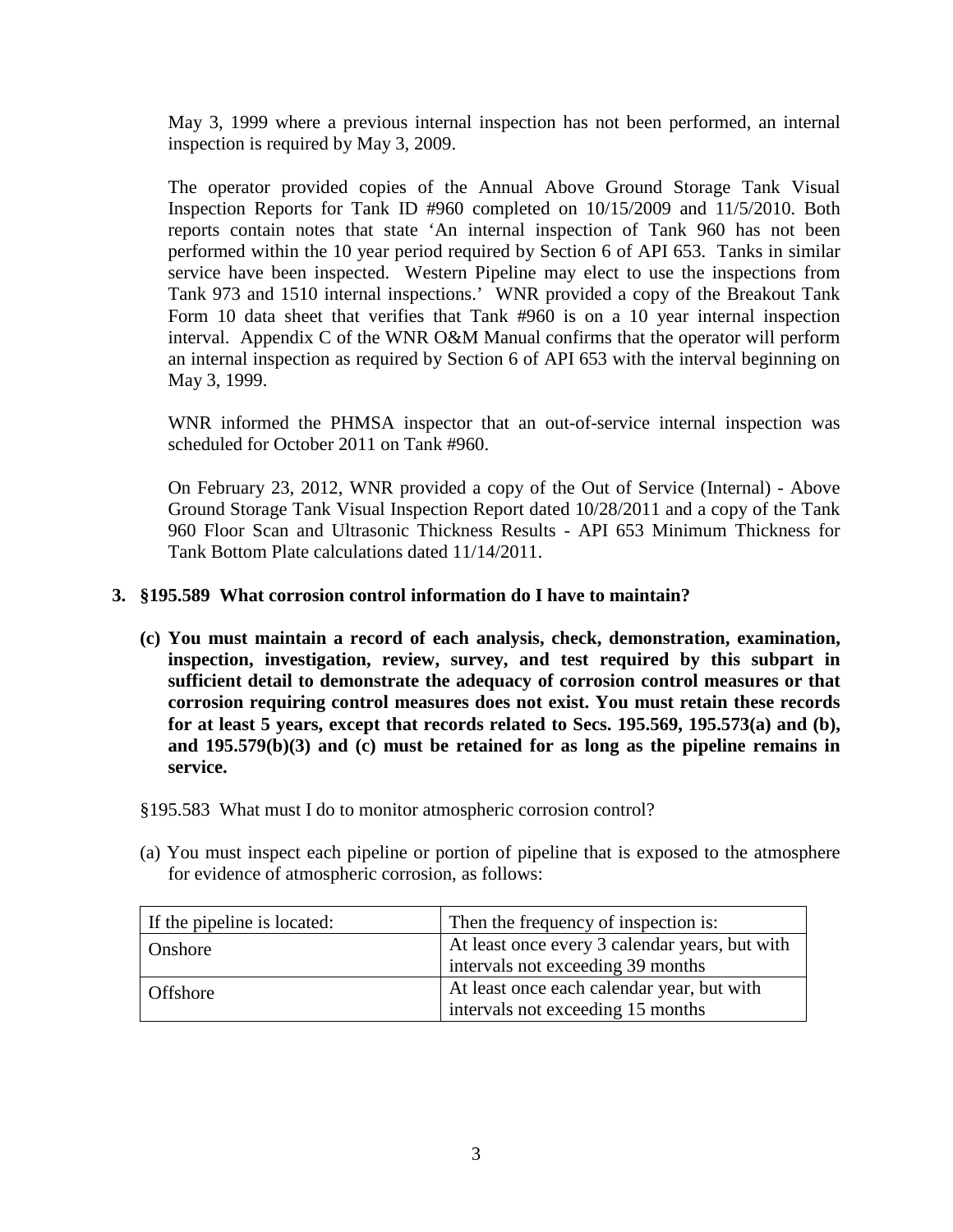- (b) During inspections you must give particular attention to pipe at soil-to-air interfaces, under thermal insulation, under disbonded coatings, at pipe supports, in splash zones, at deck penetrations, and in spans over water.
- (c) If you find atmospheric corrosion during an inspection, you must provide protection against the corrosion as required by Sec. 195.581.

WNR failed to maintain records required by the regulations. Specifically, when asked during the inspection WNR was unable to provide the atmospheric corrosion inspection records for the years 2007 and 2010 for the following sites: Smith Lake Valve (East Line), Valve 9A (West Line), Hospah Station (East Line) and Standing Rock Station (West Line). The WNR O&M Manual, Section 9 Subpart H - Corrosion Control Procedures, section 9.7.3 Atmospheric Corrosion Monitoring and Inspection Frequency states:

"The Maintenance Manager shall be responsible for the inspection program of all aboveground pressure piping and structural components for atmospheric corrosion at least once every 36 months but not to exceed 39 months using the **OM-301 Atmospheric Corrosion Inspection Report**, Refer to CFR 49 Part 195.583." Section 9.7.5 Documentation of the WNR O&M Manual states:

"Retain records in the local office as long as the facility remains in service or for

5 years; whichever is greater."

WNR failed to retain atmospheric corrosion control records for the following locations: Smith Lake Valve (East Line), Valve 9A (West Line), Hospah Station (East Line) and Standing Rock Station (West Line) for the required 5 year period.

On July 29, 2011, WNR provided the atmospheric corrosion control inspection records for the above mentioned sites for the year 2010. No records were provided for the year 2007.

### Proposed Civil Penalty

Under 49 United States Code, § 60122, you are subject to a civil penalty not to exceed \$100,000 for each violation for each day the violation persists up to a maximum of \$1,000,000 for any related series of violations. The Compliance Officer has reviewed the circumstances and supporting documentation involved in the above probable violation(s) and has recommended that you be preliminarily assessed a civil penalty of \$37,600 as follows:

| Item number | <b>PENALTY</b> |
|-------------|----------------|
|             | \$28,700       |
|             | \$8,900        |

### Warning Items

With respect to item 1, we have reviewed the circumstances and supporting documents involved in this case and have decided not to conduct additional enforcement action or penalty assessment